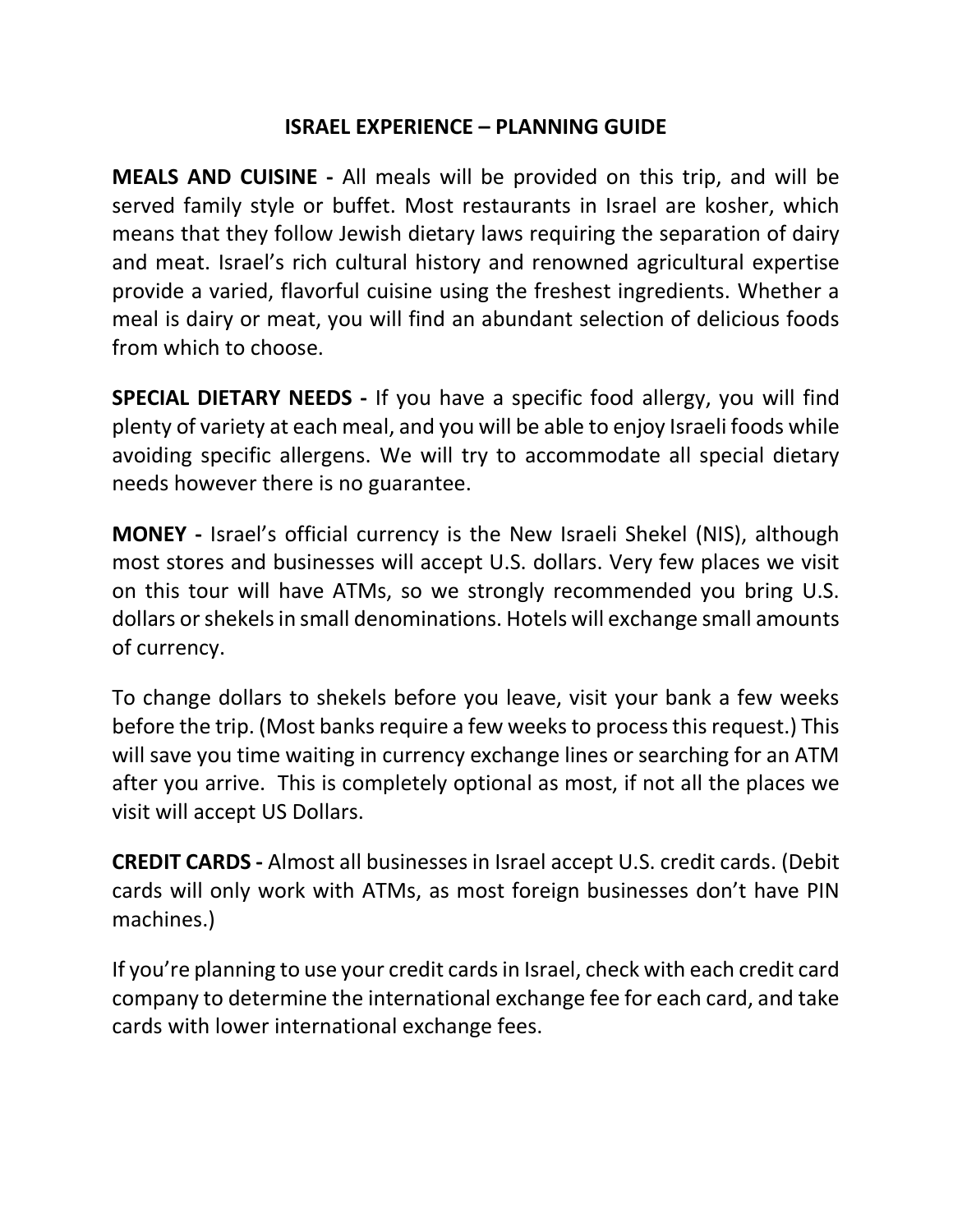Once you determine which cards you'll bring, remember to notify each credit card company of your intended travel dates and locations to ensure fraud alerts and holds are not placed on your accounts.

For each card, you'll want to store the bank's contact information in a separate, secure location in the unlikely event your wallet or purse is lost or stolen.

Leave all unnecessary debit and/or credit cards at home.

PACKING - The weather in Israel during our trip will be between 45-85 degrees. We recommend that you check the weather forecast online a week or two before the trip so that you will be prepared. Our best advice is to plan to dress in layers as it will likely be cool in the morning and warm up throughout the day. We will send you a suggested packing list a few months before the trip.

PACKING CHECKLIST - Casual clothes (pants, skirts, jeans, shorts, T- shirts, collared shirts or blouses), Light sweater or jacket, Bathing suit and a coverup, Light rain coat and/or compact umbrella, Comfortable walking shoes or sandals with rubber soles, Hat, sunglasses, and sunscreen, Toiletries, Medications, Hair care appliances (Hair Dryers are provided at all hotels), Small bag or backpack (large enough for a small Bible, pen, camera and other personal items), Passport with separate photocopy (see below for more information)

PACKING TIPS - Make certain your suitcase closes and fastens securely. Mark your luggage and carry-on bag clearly with your name and address. Put identification information (name, address and phone number) INSIDE your luggage in case the luggage tags on the outside are lost in transit. WE WILL ALSO GIVE YOU COLORED LUGGAGE IDENTIFIERS. Keep your essential toiletries and a one day change of clothes with you in your carry-on. Do not pack your passport or travel documents in your luggage. Keep a color copy of the information page of your passport inside your luggage in the event that your passport is lost.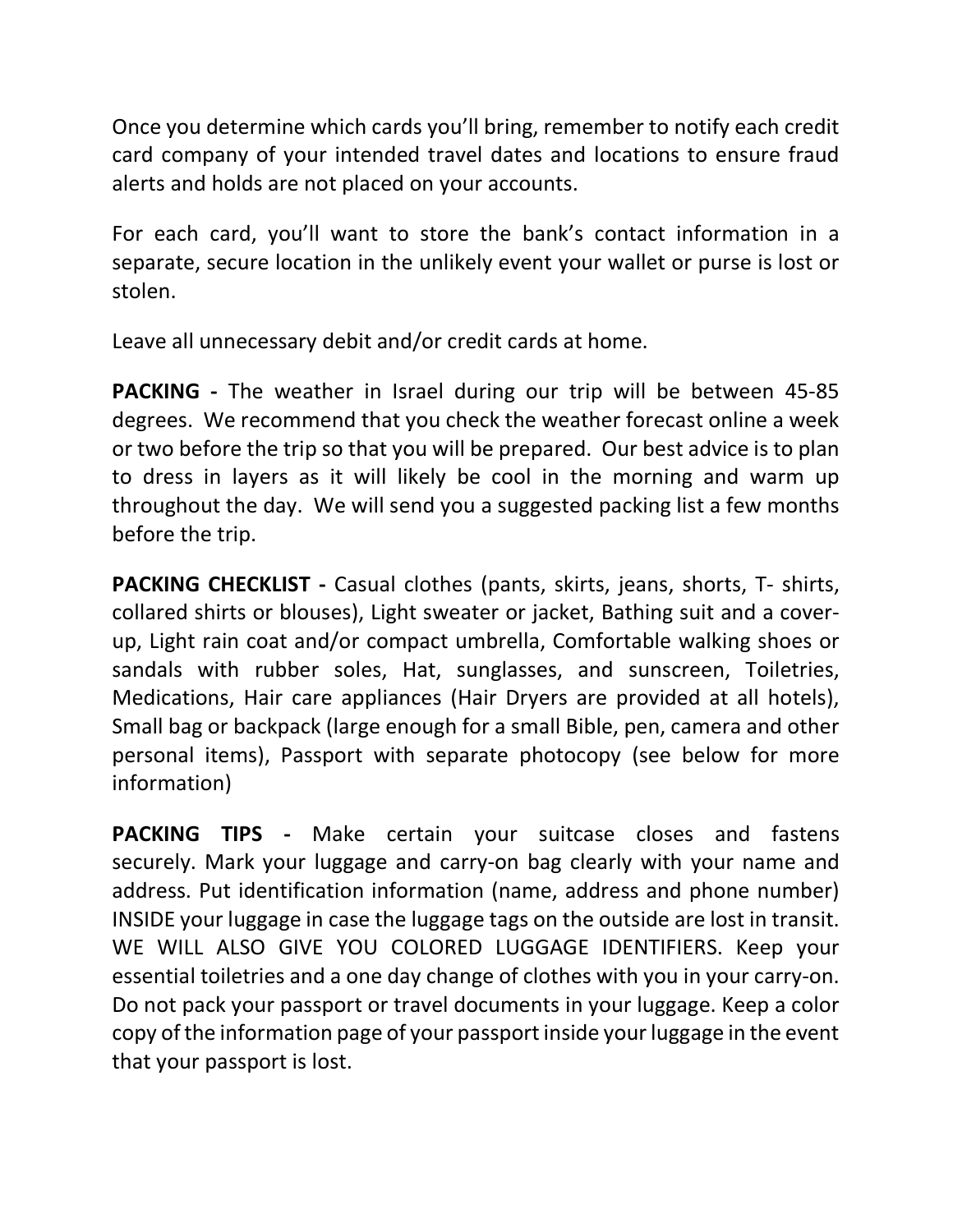PHONES - BEFORE YOU LEAVE let your carrier know your travel plans, including how you plan to use your phone on your tour. Make sure international dialing access is active on your mobile phone plan, and remember that international and roaming rates will apply to calls placed during your trip. (Charges will appear on your phone bill).

Confirm specific cost details with your carrier and make sure you understand all the potential charges before you travel.

SMARTPHONE TIPS - The following tips will help you save your phone's battery life and get the most out of your smartphone while on tour:

Before your trip, disable any applications that give you regular updates, such as sports reports and weather updates. When you board your flight, set your phone to Airplane Mode. This suspends all calling and texting functions but still allows you to play games, use your camera and listen to music, etc. Follow instructions from flight attendants about turning off your phone completely for take-off and landing.

On the trip, charge your phone every night to ensure you'll have enough battery life for the next day. Make sure you bring the proper adapter to charge your phone in Israel. (See Below) To reduce Data Roaming charges, disable the Data Enabled or Data Roaming option on your phone and keep it off. Turn off the function for "Automatic" checking of emails and change the email settings to "Manual". During your trip, plan on checking email when you're connected to a free, wireless Internet connection, such as in a hotel lobby or Internet cafe.

SAFETY - Despite Israel's historical, cultural, and spiritual significance as a travel destination, many would-be visitors are concerned about the safety of travel in this nation where diverse religious beliefs, different nationalities, overlapping claims of ownership at holy sites, and armed conflict create tensions which cannot be ignored. We are committed to your safety, and we monitor every instance of conflict, unrest, or potential danger with your security in mind.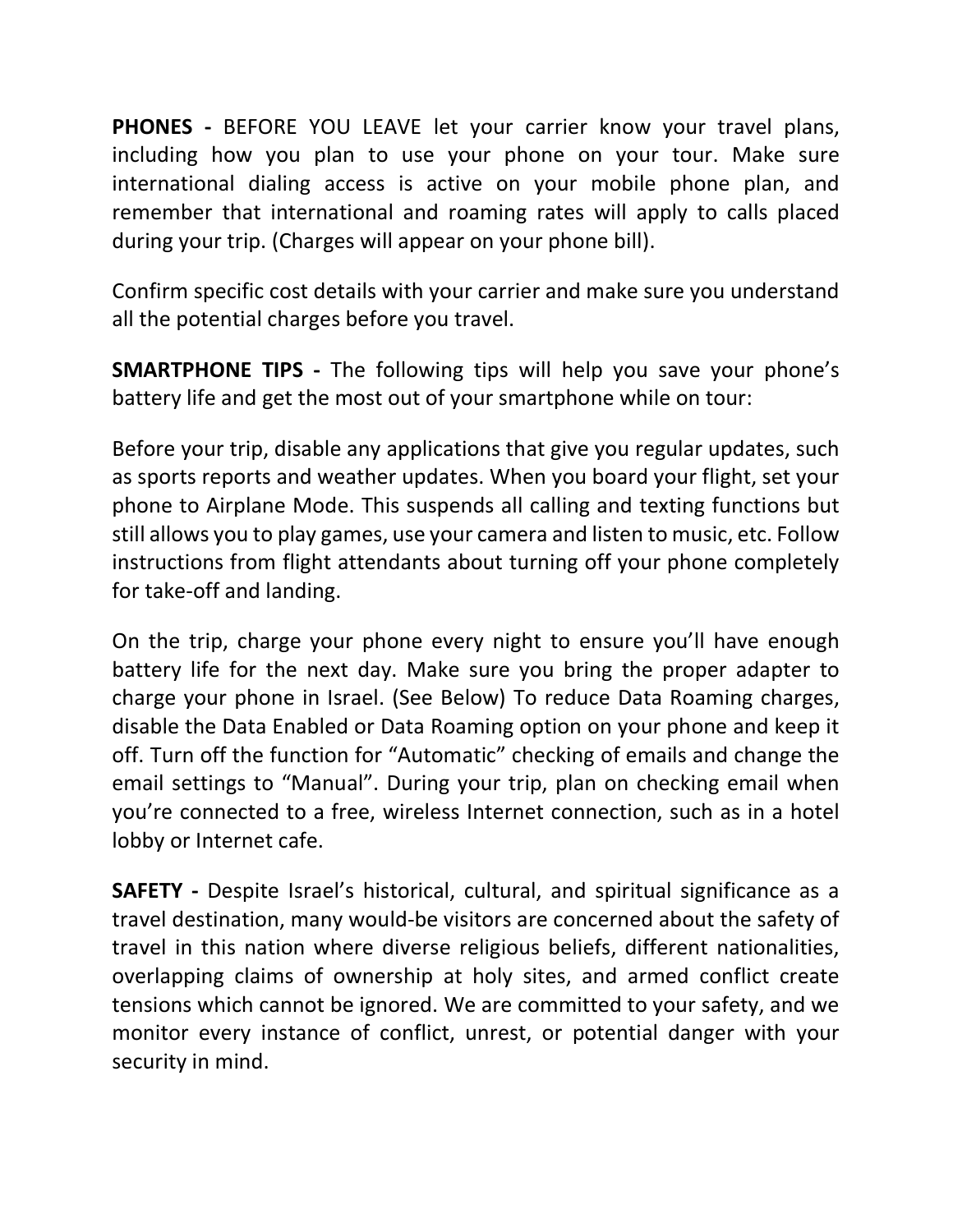## HOW SAFE IS ISRAEL? JUST REMEMBER WE ARE GOING WITH YOU NOT JUST SENDING YOU!

TIPS FOR TRAVELING SAFELY - While Israel is a very safe country, we do recommend several standard, basic travel tips to help you protect your personal belongings and yourself.

o Don't let safety concerns distract you from enjoying Israel. Relax and let us take care of security. As you would anywhere, be alert, and feel free to ask us about anything.

o Watch for pickpockets and unethical street vendors. As in any tourist destination, there are always people who want to take advantage of tourists. We will let you know when and where to be especially cautious and are always available to help you navigate purchases.

o Keep a close eye on your belongings, regardless of the destination. Lock your passport in the hotel safe. Bring a Bible, camera, purse, or wallet with you on day trips, but leave the rest of your belongings at the hotel.

o Use caution when traveling alone. It is generally safe to walk alone in much of Israel, but we advise travelers to explore with others when you have free time—just as you would in any large, unfamiliar city.

TIPPING - We cover all tips and gratuities on the tour, including airport porters, Israel hotel bellmen (NOT NYC Hotels) and your tour guide. THIS IS NOT SOMETHING YOU SHOULD WORRY ABOUT AS WE TAKE VERY GOOD CARE OF OUR TEAM AND THE STAFF THAT SERVES US!

VALUE-ADDED TAX (VAT) - Israel adds a "value-added tax" (VAT) to the retail price of merchandise bought in the country. The VAT rate in Israel is about 16- 20% of the total price of the item. The tax is usually included in the price rather than being added on later at checkout. The specific rate depends on the kind of merchandise; it is higher for luxury items and lower for basic items such as food.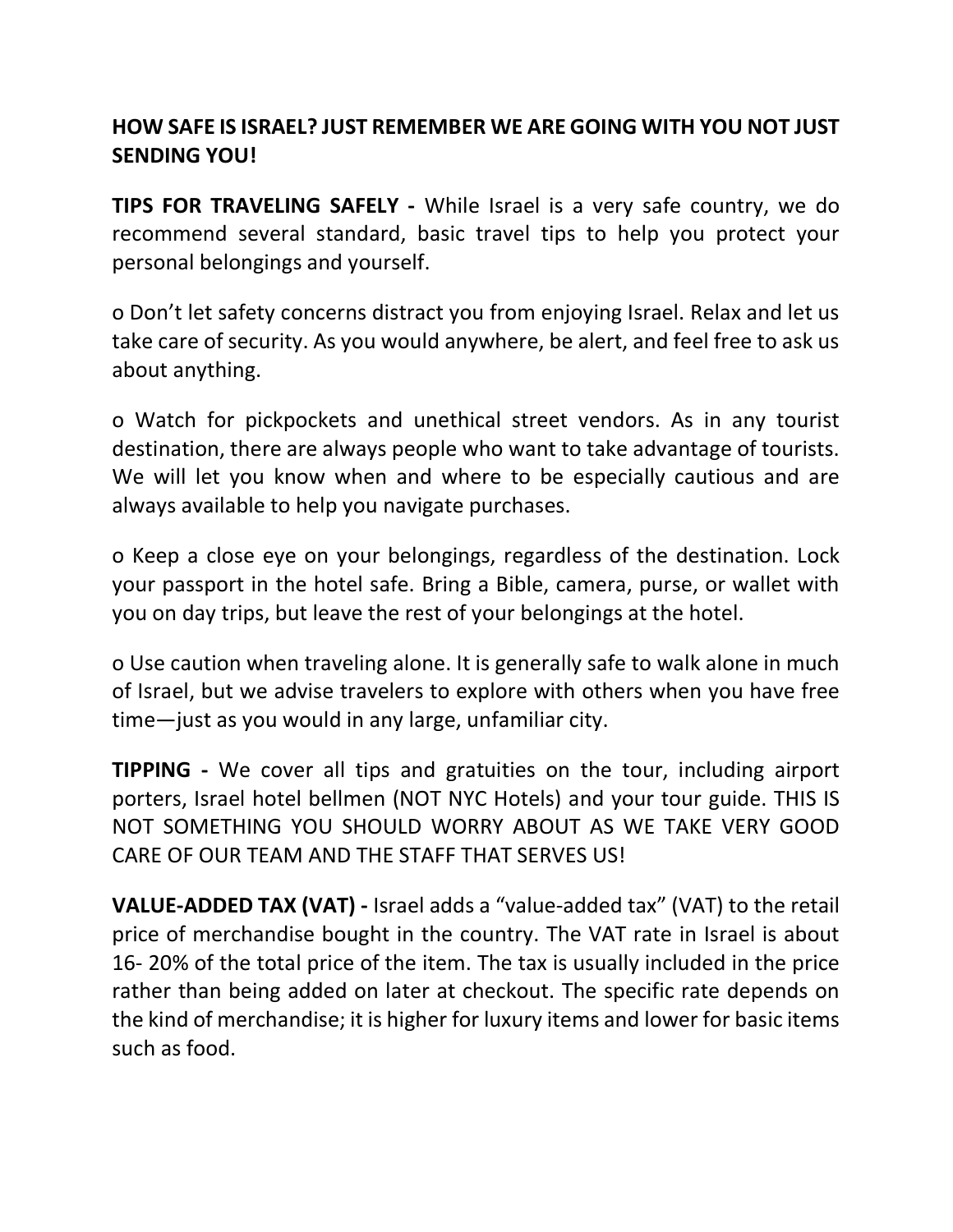VAT REFUND - In many cases, travelers who aren't Israeli citizens can apply for a VAT refund on items they purchased on their travels. For tourists, the refund doesn't apply to services such as hotel rooms or meals in restaurants. Remember to always ask the store if they participate in the VAT Refund Program.

To Get Your Refund: o Shop in certified stores. Look for the green VAT REFUND logo posted in stores. If you don't see it, ask if they participate in the VAT Refund program. o Spend a minimum of \$100 or the equivalent in local currency in a single transaction. o Ask the retailer for the VAT form, and be sure to keep your merchandise receipts. o On the day of departure, you must show your purchases to a VAT representative at the airport's Departure Hall before you reach the first security checkpoint – so have your purchases handy in your carry-on luggage. Once the rep verifies your items and stamps the VAT forms, you can pack them in your luggage or carry-on bag.

o After passing all security checkpoints and passport control, show your stamped VAT refund forms at the VAT desk in the Duty-Free hall.

o At the VAT desk, you'll receive a VAT refund on your purchases in your currency or in shekels. (You can choose to get your refund via credit card, but keep in mind that it can take up to three months before your card is credited.)

APPLIANCES AND ELECTRONICS - NOTE: Electric current in Israel is 220-volt, not 110-volt as in the U.S. DUAL-VOLTAGE APPLIANCES

Many small appliances and electronic devices are dual-voltage and will adjust automatically for other countries. If your charger has a manual switch, you must change it back and forth before plugging in your device. Check the manual or power cord for the device to find out if it will work with 220-volt without a converter.

CONVERTERS - A power converter allows you to use U.S. devices that are not dual-voltage in Israel. Most converters cost \$40 to \$50.

ADAPTERS - Adapters enable your standard plug to fit into wall outlets in other countries. Most are relatively inexpensive, about \$3 to \$5 each. If you